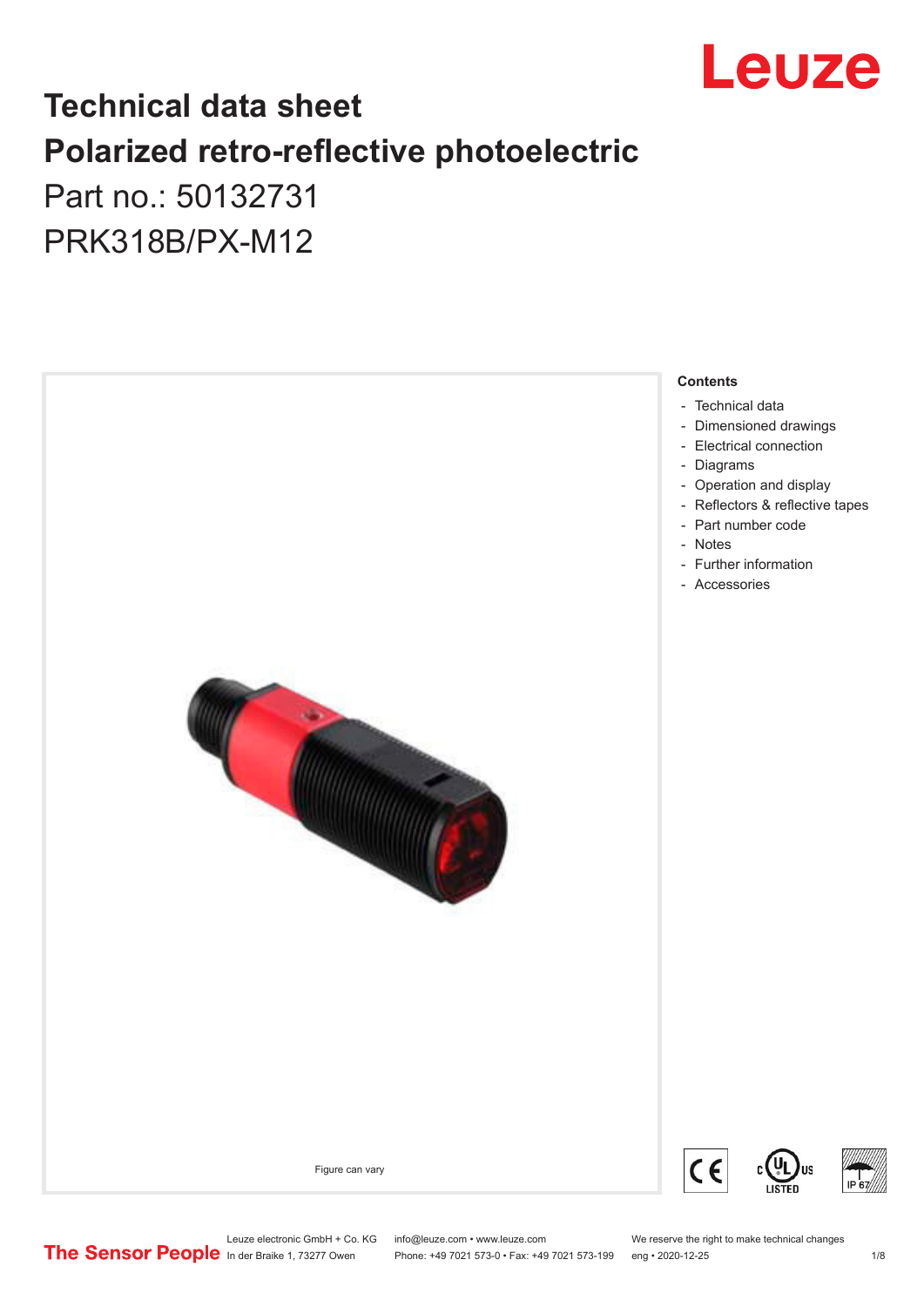## <span id="page-1-0"></span>**Technical data**

# Leuze

#### **Basic data**

|                 | שמש טופטש                                                 |                                               |
|-----------------|-----------------------------------------------------------|-----------------------------------------------|
| <b>Series</b>   |                                                           | 318B                                          |
|                 | <b>Operating principle</b>                                | Reflection principle                          |
|                 | <b>Optical data</b>                                       |                                               |
|                 | <b>Operating range</b>                                    | Guaranteed operating range                    |
|                 | <b>Operating range</b>                                    | $0.02$ 4.5 m, With reflector TK(S)<br>100x100 |
|                 | <b>Operating range limit</b>                              | Typical operating range                       |
|                 | <b>Operating range limit</b>                              | $0.026$ m, With reflector TK(S)<br>100x100    |
|                 | <b>Light source</b>                                       | LED, Red                                      |
|                 | <b>LED light wavelength</b>                               | 620 nm                                        |
|                 | <b>Transmitted-signal shape</b>                           | Pulsed                                        |
|                 | LED group                                                 | Exempt group (in acc. with EN 62471)          |
|                 | <b>Electrical data</b>                                    |                                               |
|                 | <b>Protective circuit</b>                                 | Polarity reversal protection                  |
|                 |                                                           | Short circuit protected                       |
|                 |                                                           |                                               |
|                 | Performance data                                          |                                               |
|                 | Supply voltage U <sub>B</sub>                             | 10  30 V, DC, Incl. residual ripple           |
|                 | <b>Residual ripple</b>                                    | 0  15 %, From $U_{\rm B}$                     |
|                 | <b>Open-circuit current</b>                               | $015$ mA                                      |
|                 |                                                           |                                               |
|                 | Outputs<br>Number of digital switching outputs 1 Piece(s) |                                               |
|                 |                                                           |                                               |
|                 | <b>Switching outputs</b>                                  |                                               |
|                 | <b>Voltage type</b>                                       | DC                                            |
|                 | Switching current, max.                                   | 100 mA                                        |
|                 | <b>Switching voltage</b>                                  | high: $\geq (U_{\text{B}} - 2.5V)$            |
|                 |                                                           | low: $\leq 2.5V$                              |
|                 |                                                           |                                               |
|                 | <b>Switching output 1</b>                                 |                                               |
|                 | <b>Assignment</b>                                         | Connection 1, pin 4                           |
|                 | <b>Switching element</b>                                  | Transistor, PNP                               |
|                 | <b>Switching principle</b>                                | Dark switching                                |
|                 | <b>Timing</b>                                             |                                               |
|                 | <b>Switching frequency</b>                                | 500 Hz                                        |
|                 | <b>Response time</b>                                      | 1 <sub>ms</sub>                               |
|                 | Readiness delay                                           | 300 ms                                        |
|                 | <b>Connection</b>                                         |                                               |
|                 |                                                           |                                               |
|                 | <b>Connection 1</b>                                       |                                               |
| <b>Function</b> |                                                           | Signal OUT                                    |
|                 |                                                           | Voltage supply                                |
|                 | <b>Type of connection</b>                                 | Connector                                     |
|                 | <b>Thread size</b>                                        | M12                                           |
|                 | Type                                                      | Male                                          |
|                 | <b>Material</b>                                           | <b>Plastic</b>                                |

**No. of pins** 4 -pin **Encoding** A-coded

#### **Mechanical data**

| <b>Thread size</b>             | $M18 \times 1$ mm |
|--------------------------------|-------------------|
| Dimension (Ø x L)              | 18 mm x 46 mm     |
| <b>Housing material</b>        | Plastic           |
| <b>Plastic housing</b>         | <b>ABS</b>        |
| Lens cover material            | Plastic           |
| Net weight                     | 20 <sub>g</sub>   |
| <b>Housing color</b>           | <b>Black</b>      |
|                                | Red               |
|                                |                   |
| <b>Operation and display</b>   |                   |
| Type of display                | LED               |
| <b>Number of LEDs</b>          | 1 Piece(s)        |
|                                |                   |
| <b>Environmental data</b>      |                   |
| Ambient temperature, operation | $-40$ 60 °C       |
| Ambient temperature, storage   | $-4070$ °C        |
|                                |                   |
| <b>Certifications</b>          |                   |
| Degree of protection           | IP 67             |
| <b>Protection class</b>        | III               |
| <b>Certifications</b>          | c UL US           |
| <b>Standards applied</b>       | IEC 60947-5-2     |
|                                |                   |
| <b>Classification</b>          |                   |
| <b>Customs tariff number</b>   | 85365019          |
| eCl@ss 5.1.4                   | 27270902          |
| eCl@ss 8.0                     | 27270902          |
| eCl@ss 9.0                     | 27270902          |
| eCl@ss 10.0                    | 27270902          |
| eCl@ss 11.0                    | 27270902          |
| <b>ETIM 5.0</b>                | EC002717          |
| <b>ETIM 6.0</b>                | EC002717          |
| <b>ETIM 7.0</b>                | EC002717          |

Leuze electronic GmbH + Co. KG info@leuze.com • www.leuze.com We reserve the right to make technical changes In der Braike 1, 73277 Owen Phone: +49 7021 573-0 • Fax: +49 7021 573-199 eng • 2020-12-25 2 /8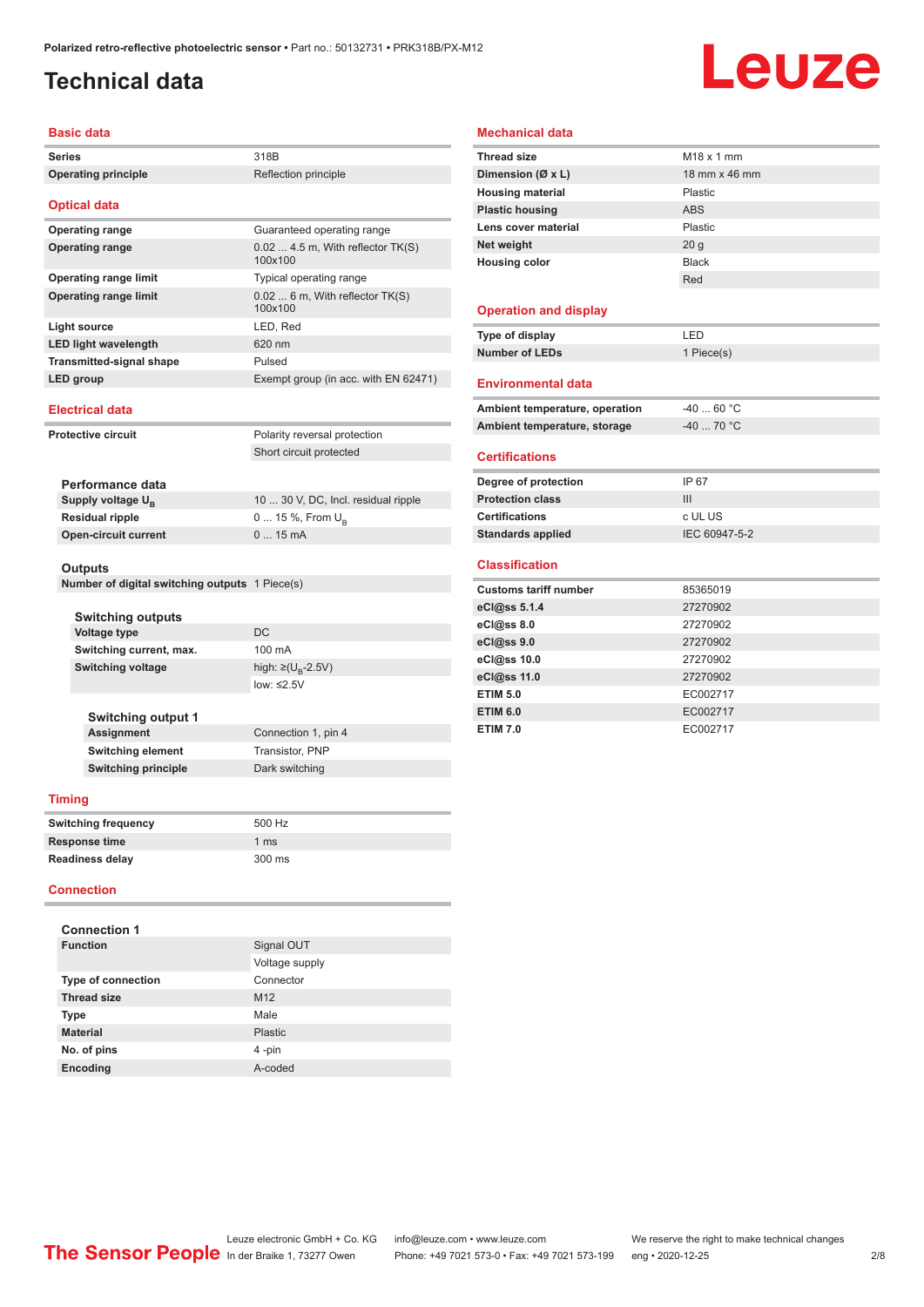# <span id="page-2-0"></span>**Dimensioned drawings**

Leuze

All dimensions in millimeters



### **Electrical connection**

**Connection 1**

| <b>Function</b>    | Signal OUT     |
|--------------------|----------------|
|                    | Voltage supply |
| Type of connection | Connector      |
| <b>Thread size</b> | M12            |
| <b>Type</b>        | Male           |
| <b>Material</b>    | Plastic        |
| No. of pins        | 4-pin          |
| Encoding           | A-coded        |

#### **Pin Pin assignment**

| 1              |      |
|----------------|------|
| $\overline{2}$ | n.c. |
| 3              | GND  |
| $\overline{4}$ | $ -$ |

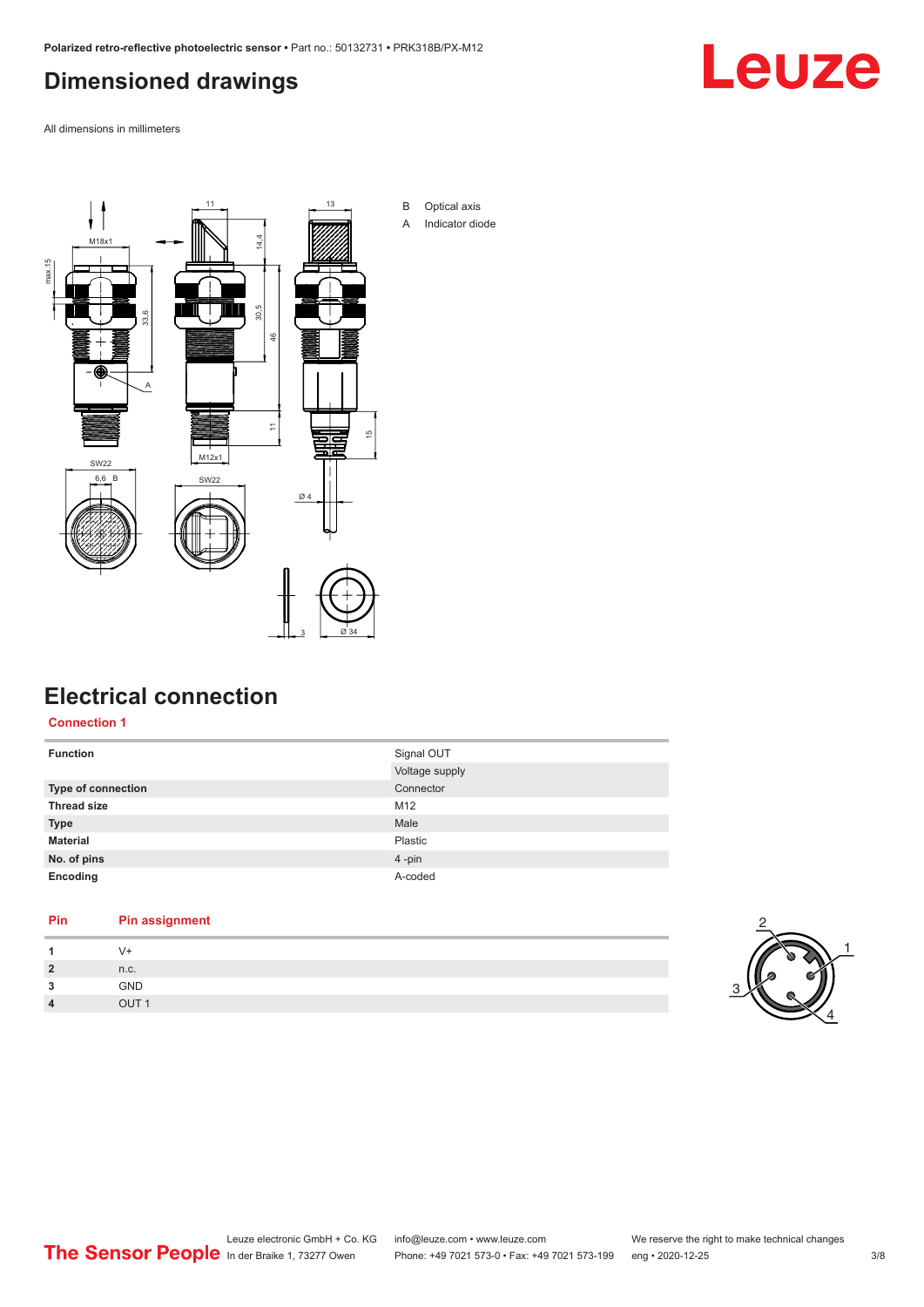### <span id="page-3-0"></span>**Diagrams**

#### Typ. response behavior (TK 100x100)





Typ. function reserve (axial model)



# **Operation and display**

| <b>LED</b> | <b>Display</b>           | Meaning               |
|------------|--------------------------|-----------------------|
|            | Green, continuous light  | Operational readiness |
|            | Yellow, continuous light | Light path free       |
|            | Yellow, flashing         | No function reserve   |

# **Reflectors & reflective tapes**

| Part no. | <b>Designation</b> | <b>Operating range</b><br><b>Operating range</b> | <b>Description</b>                                                                                                                                      |
|----------|--------------------|--------------------------------------------------|---------------------------------------------------------------------------------------------------------------------------------------------------------|
| 50108300 | REF 4-A-50x50      | $0.081.4$ m<br>0.082m                            | Design: Rectangular<br>Reflective surface: 50 mm x 50 mm<br>Material: Plastic<br>Chemical designation of the material: PMMA<br>Fastening: Self-adhesive |

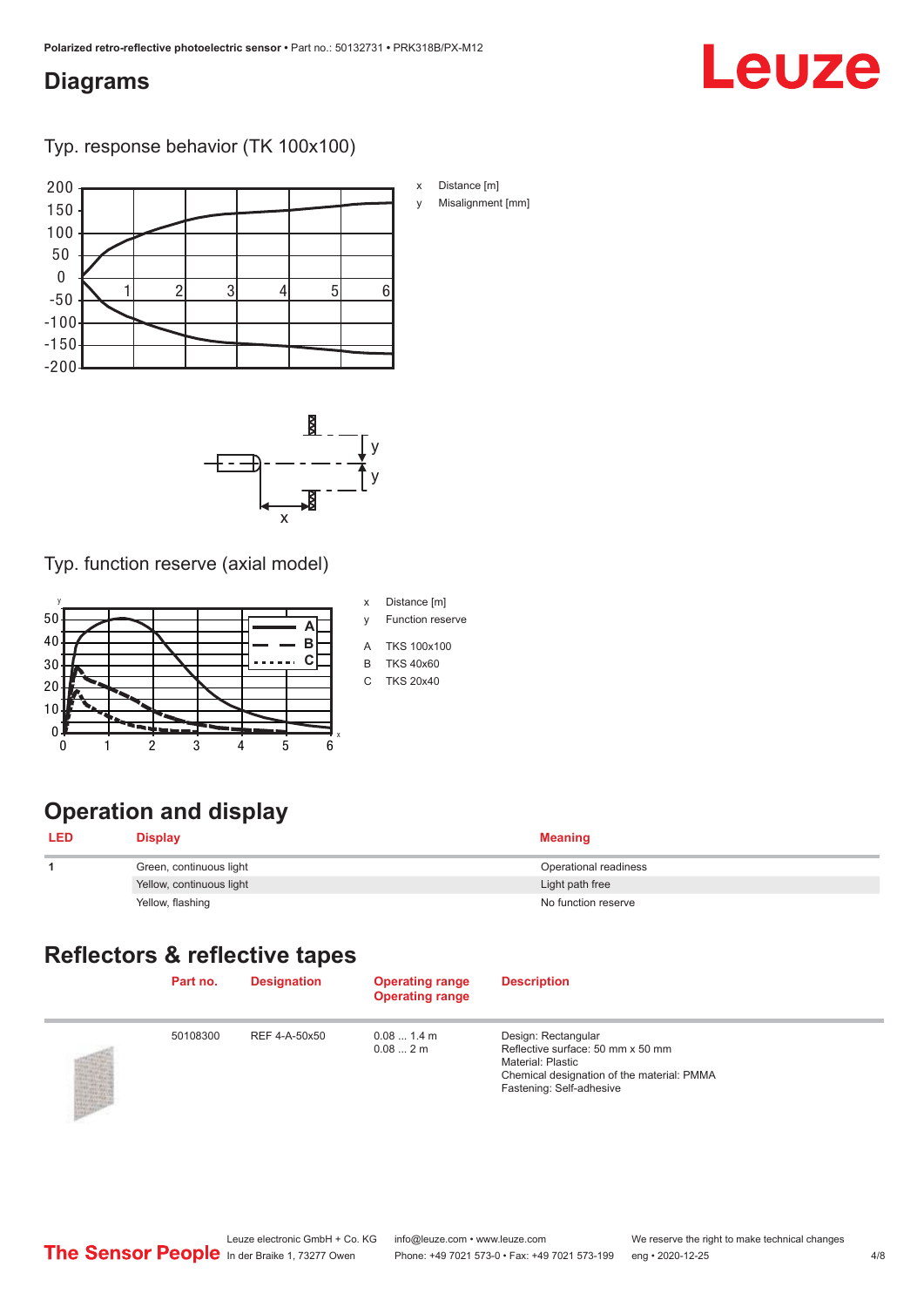#### <span id="page-4-0"></span>**Reflectors & reflective tapes**



| Part no. | <b>Designation</b> | <b>Operating range</b><br><b>Operating range</b> | <b>Description</b>                                                                                                                                                                                                                                 |
|----------|--------------------|--------------------------------------------------|----------------------------------------------------------------------------------------------------------------------------------------------------------------------------------------------------------------------------------------------------|
| 50003192 | TK 100x100         | 0.024.5m<br>0.026m                               | Design: Rectangular<br>Reflective surface: 96 mm x 96 mm<br>Triple reflector size: 4 mm<br>Material: Plastic<br>Base material: Plastic<br>Chemical designation of the material: PMMA8N<br>Fastening: Adhesive                                      |
| 50003189 | TK 30x50           | 0.031.9m<br>$0.032.5$ m                          | Design: Rectangular<br>Reflective surface: 29 mm x 45 mm<br>Triple reflector size: 4 mm<br>Material: Plastic<br>Base material: Plastic<br>Chemical designation of the material: PMMA8N<br>Fastening: Adhesive                                      |
| 50024127 | <b>TK 82.2</b>     | $0.053.6$ m<br>0.054.5m                          | Design: Round<br>Triple reflector size: 4 mm<br>Reflection surface diameter: 79 mm<br><b>Material: Plastic</b><br>Base material: Plastic<br>Chemical designation of the material: PMMA8N<br>Fastening: Through-hole mounting, Adhesive             |
| 50022816 | <b>TKS 100X100</b> | 0.024.5m<br>0.026m                               | Design: Rectangular<br>Reflective surface: 96 mm x 96 mm<br>Triple reflector size: 4 mm<br>Material: Plastic<br>Base material: Plastic<br>Chemical designation of the material: PMMA8N<br>Fastening: Through-hole mounting, Adhesive               |
| 50081283 | <b>TKS 20X40</b>   | $0.041.6$ m<br>$0.042.2$ m                       | Design: Rectangular<br>Reflective surface: 16 mm x 38 mm<br>Triple reflector size: 2.3 mm<br>Material: Plastic<br>Base material: Plastic<br>Chemical designation of the material: PMMA8N<br>Fastening: Through-hole mounting, Adhesive             |
| 50023525 | <b>TKS 30X50</b>   | 0.031.9m<br>$0.032.5$ m                          | Design: Rectangular<br>Reflective surface: 27 mm x 44 mm<br>Triple reflector size: 3 mm<br>Material: Plastic<br>Base material: Plastic<br>Chemical designation of the material: PMMA8N<br>Fastening: Through-hole mounting, Adhesive               |
| 50040820 | <b>TKS 40X60</b>   | 0.023m<br>0.024m                                 | Design: Rectangular<br>Reflective surface: 37 mm x 56 mm<br>Triple reflector size: 4 mm<br><b>Material: Plastic</b><br><b>Base material: Plastic</b><br>Chemical designation of the material: PMMA8N<br>Fastening: Through-hole mounting, Adhesive |

#### **Part number code**

Part designation: **XXX318BY-AAAF.BB/CC-DDD**

#### **XXX318B Operating principle**

PRK: retro-reflective photoelectric sensor with polarization filter

- ET: energetic diffuse reflection sensor
- FT: diffuse reflection sensor with fading
- LE: throughbeam photoelectric sensor receiver
- LS: throughbeam photoelectric sensor transmitter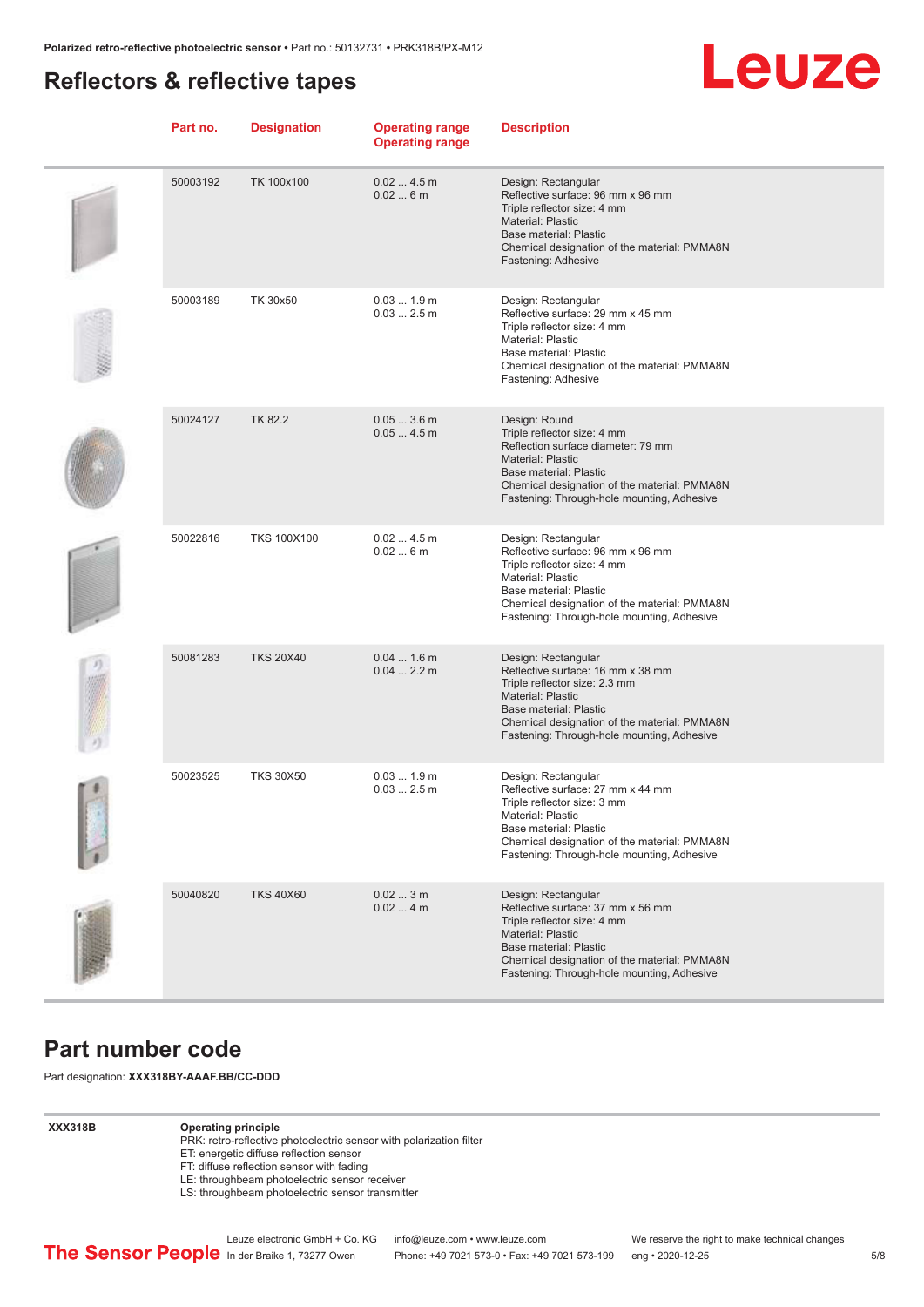#### <span id="page-5-0"></span>**Part number code**



| Y           | Light type<br>n/a: red light<br>I: infrared light                                                                                                                                                                                                                                                                                                                                                               |
|-------------|-----------------------------------------------------------------------------------------------------------------------------------------------------------------------------------------------------------------------------------------------------------------------------------------------------------------------------------------------------------------------------------------------------------------|
| <b>AAAF</b> | Preset range (optional)<br>n/a: operating range acc. to data sheet<br>xxxF: preset range [mm]                                                                                                                                                                                                                                                                                                                   |
| <b>BB</b>   | <b>Equipment</b><br>n/a: axial optics<br>W: 90° angular optics<br>3: teach-in via button<br>X: reinforced fading                                                                                                                                                                                                                                                                                                |
| CC          | Switching output / function (OUT1 = pin 4, OUT2 = pin 2):<br>4: PNP transistor output, light switching<br>P: PNP transistor output, dark switching<br>2: NPN transistor output, light switching<br>N: NPN transistor output, dark switching<br>9: input for transmitter deactivation (deactivation with HIGH signal)<br>D: input for transmitter deactivation (deactivation with LOW signal)<br>X: pin not used |
| <b>DDD</b>  | <b>Electrical connection</b><br>n/a: cable, standard length 2000 mm, 4-wire<br>M12: M12 connector, 4-pin (plug)<br>5000: cable, standard length 5000 mm, 4-wire<br>200-M12: cable, length 200 mm with M12 connector, 4-pin, axial (plug)                                                                                                                                                                        |
|             | <b>Note</b>                                                                                                                                                                                                                                                                                                                                                                                                     |
|             | $\&$ A list with all available device types can be found on the Leuze website at www.leuze.com.                                                                                                                                                                                                                                                                                                                 |

#### **Notes**

| <b>Observe intended use!</b>                                                                                                                                                                                                     |
|----------------------------------------------------------------------------------------------------------------------------------------------------------------------------------------------------------------------------------|
| $\%$ This product is not a safety sensor and is not intended as personnel protection.<br>$\%$ The product may only be put into operation by competent persons.<br>$\%$ Only use the product in accordance with its intended use. |

#### **For UL applications:**

 $\%$  For UL applications, use is only permitted in Class 2 circuits in accordance with the NEC (National Electric Code).

ª These proximity switches shall be used with UL Listed Cable assemblies rated 30V, 0.5A min, in the field installation, or equivalent (categories: CYJV/ CYJV7 or PVVA/PVVA7)

# **Further information**

• Sum of the output currents for both outputs, 50 mA for ambient temperatures > 40 °C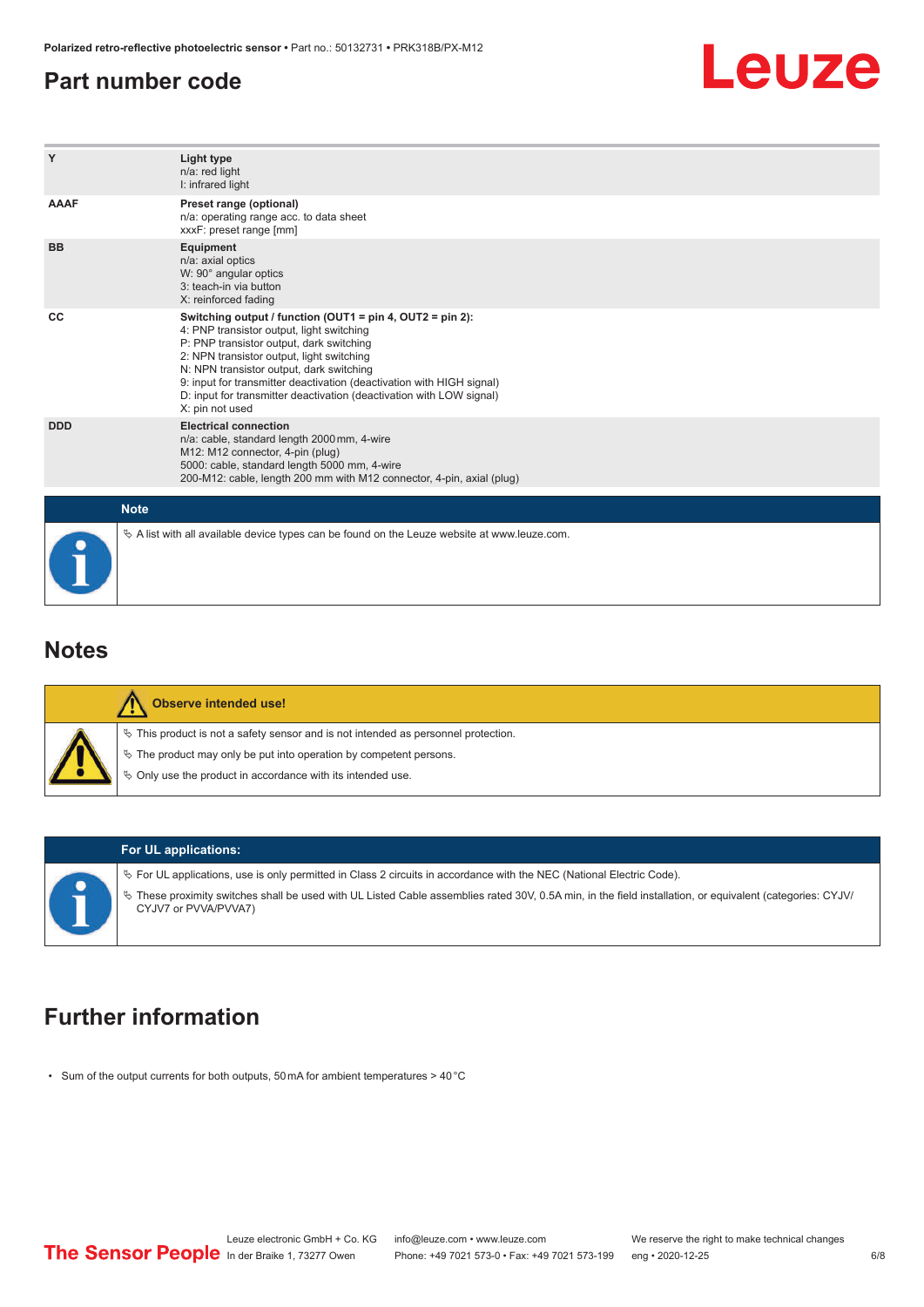# Leuze

## **Accessories**

# Connection technology - Connection cables

|  | Part no. | <b>Designation</b>     | <b>Article</b>   | <b>Description</b>                                                                                                                                          |
|--|----------|------------------------|------------------|-------------------------------------------------------------------------------------------------------------------------------------------------------------|
|  | 50130652 | KD U-M12-4A-V1-<br>050 | Connection cable | Connection 1: Connector, M12, Axial, Female, A-coded, 4-pin<br>Connection 2: Open end<br>Shielded: No<br>Cable length: 5,000 mm<br>Sheathing material: PVC  |
|  | 50130690 | KD U-M12-4W-V1-<br>050 | Connection cable | Connection 1: Connector, M12, Angled, Female, A-coded, 4-pin<br>Connection 2: Open end<br>Shielded: No<br>Cable length: 5,000 mm<br>Sheathing material: PVC |

# Mounting technology - Mounting brackets

|        | Part no. | <b>Designation</b> | <b>Article</b>   | <b>Description</b>                                                                                                                                                                                                           |
|--------|----------|--------------------|------------------|------------------------------------------------------------------------------------------------------------------------------------------------------------------------------------------------------------------------------|
| $\sim$ | 50113548 | BT D18M.5          | Mounting bracket | Diameter, inner: 18 mm<br>Design of mounting device: Angle, L-shape<br>Fastening, at system: Through-hole mounting<br>Mounting bracket, at device: Screw type<br>Type of mounting device: Rigid<br>Material: Stainless steel |

# Mounting technology - Rod mounts

| Part no. | <b>Designation</b> | <b>Article</b>  | <b>Description</b>                                                                                                                                                                                                       |
|----------|--------------------|-----------------|--------------------------------------------------------------------------------------------------------------------------------------------------------------------------------------------------------------------------|
| 50117490 | BTU D18M-D12       | Mounting system | Design of mounting device: Mounting system<br>Fastening, at system: Through-hole mounting<br>Mounting bracket, at device: Screw type<br>Type of mounting device: Clampable, Adjustable, Turning, 360°<br>Material: Metal |

# Mounting technology - Other

| Part no.    | <b>Designation</b> | <b>Article</b> | <b>Description</b>                                                                                                                                                                                                  |
|-------------|--------------------|----------------|---------------------------------------------------------------------------------------------------------------------------------------------------------------------------------------------------------------------|
| 50121904 ** | BT318B-OM          | Fastening      | Design of mounting device: Mounting clamp<br>Fastening, at system: Through-hole mounting<br>Mounting bracket, at device: Screw type<br>Type of mounting device: Swiveling, Adjustable, Turning<br>Material: Plastic |

\*\* Included in delivery contents